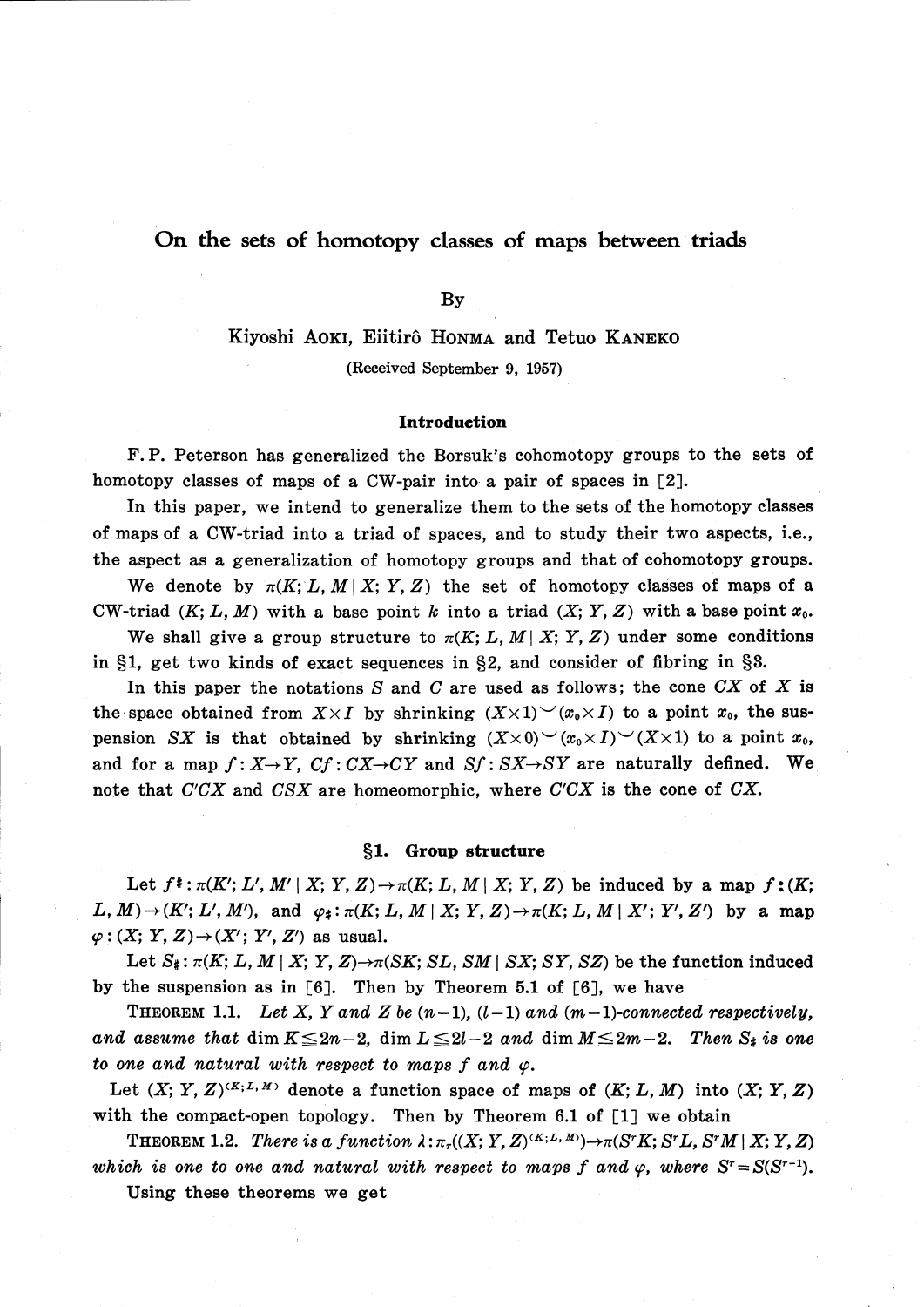THEOREM 1.3. Under the conditions given in Theorem 1.1, we can introduce into  $\pi(K; L, M | X; Y, Z)$  the group structure, which is Abelian and natural with respect to maps f and  $\varphi$ .

Proof. In the diagram

 $\pi(K;L, M\,|\,X; \,Y,Z) \stackrel{\mathbf{S} \ast}{\longrightarrow} \pi(S^{2}K;S^{2}L, S^{2}M|\,S^{2}X;S^{2}Y,S^{2}Z)$ < $\stackrel{\mathcal{A}}{\longleftarrow} \pi_{2}((S^{2}X;S^{2}Y,S^{2}Z)^{\cdot(K;L, \,M)}),$  $S_{t}$  and  $\lambda$  are one to one and natural with respect to maps f and  $\varphi$ , and  $\pi_{2}(S^{2}X;$  $S^{2}Y, S^{2}Z)^{(K;L,M)}$  is an Abelian group. Therefore, using  $\lambda^{-1}\circ S_{\#}^{2}$ , we can define group structure of  $\pi(K;L, M|X;Y, Z)$  which is Abelian and natural with respect to maps f and  $\varphi$ .

## \S 2. Exact sequences

LEMMA 2.1. Let  $(K; L, M)$  be a CW-triad,  $f_{0}: K \rightarrow Y$  be a map such that  $f_{0}(M)\subset Y_{0}\subset Y$ , and suppose that  $g_{0}=f_{0}|L$  admits the homotopy  $g_{t}: L\rightarrow Y$  such that  $g_{t}(L\cap M)\subset Y_{0}.$  Then  $f_{0}$  admits the homotopy  $f_{t}: K\rightarrow Y$  such that  $f_{t}\mid L=g_{t}$  and  $f_{t}(M)\subset Y_{0}$ <sup>\*</sup>

*Proof.* By (J) of [7] the homotopy  $g_{t}|L_{\sim}M$  admits an extension to  $g_{t}^{\prime}$ ;  $M\rightarrow Y_{0}$ and then  $g_{0}^{\prime\prime}(L_{\frown}M)$  =  $g_{0}(L_{\frown}M)$  =  $f_{0}(L_{\frown}M)$ . Defining  $g_{t}^{\prime\prime}: L^{\frown}M{\rightarrow}Y$  by  $g_{t}^{\prime\prime}\mid L=g_{t}$  and  $g_{t}^{\prime\prime}|M=g_{t}^{\prime},$  we have  $g_{t}^{\prime\prime}(M)\subset Y_{0}$ . Now using (J) of [7] again,  $g_{t}^{\prime\prime}$  may be extended to  $f_{t}$ :  $K\rightarrow Y$ . This is the required homotopy, for  $f_{t}(M)=g_{t}^{\prime\prime}(M)\subset Y_{0}$  and  $f|L=g_{t}^{\prime\prime}|L$  $= g_{t}$ .

Similarly to Theorem 7.5 of [5], we can prove

LEMMA 2.2. Let  $(K;L, M)$  be a CW-triad, and  $(K_{M};L_{M}, p_{M})$  be the CW-triad obtained by identifying M to a point  $p_{M}$  as in [5]. Then the canonical map  $f:(K;L, M)\rightarrow(K_{M};L_{M}, p_{M})$  induces a 1-1 correspondence  $f\ddagger:\pi(K_{M};L_{M},p_{M}|X;Y, x_{0})\rightarrow$  $\pi(K; L, M \,|\, X; Y, x_{0}).$ 

LEMMA 2.3. Let  $(K;L, M)$  be a CW-triad, N be a subcomplex of  $L_{\cal{M}}$  and  $(K_{N};L_{N}, M_{N})$  be the CW-triad obtained by identifying N to a point. Then the canonical map  $f:(K;L, M)\rightarrow(K_{N};L_{N}, M_{N})$  induces a 1-1 correspondence  $f^{*}$ :  $\pi(K_{N};L_{N}, M_{N}|$  $X; Y, x_{0} \rightarrow \pi(K; L, M | X; Y, x_{0})$  .

Proof. In the following sequence

 $\pi(K_{M};L_{M}, p_{M}|X;Y, x_{0})\rightarrow\pi(K_{N};L_{N},M_{N}|X;Y, x_{0})\rightarrow\pi(K;L, M\mid X;Y, x_{0})$ induced by

$$
(K; L, M) \xrightarrow{f} (K_N; L_N, M_N) \xrightarrow{g} (K_M; L_M, p_M),
$$

we have  $(g\circ f)^* = f^* \circ g^*$ .

On the other hand  $g^{\ast}$  and  $(g\circ f)^{\ast}$  are one to one by Lemma 2.2, hence  $f^{\ast}$  is also one to one.

Similarly to Theorem 7.6 of [5], we have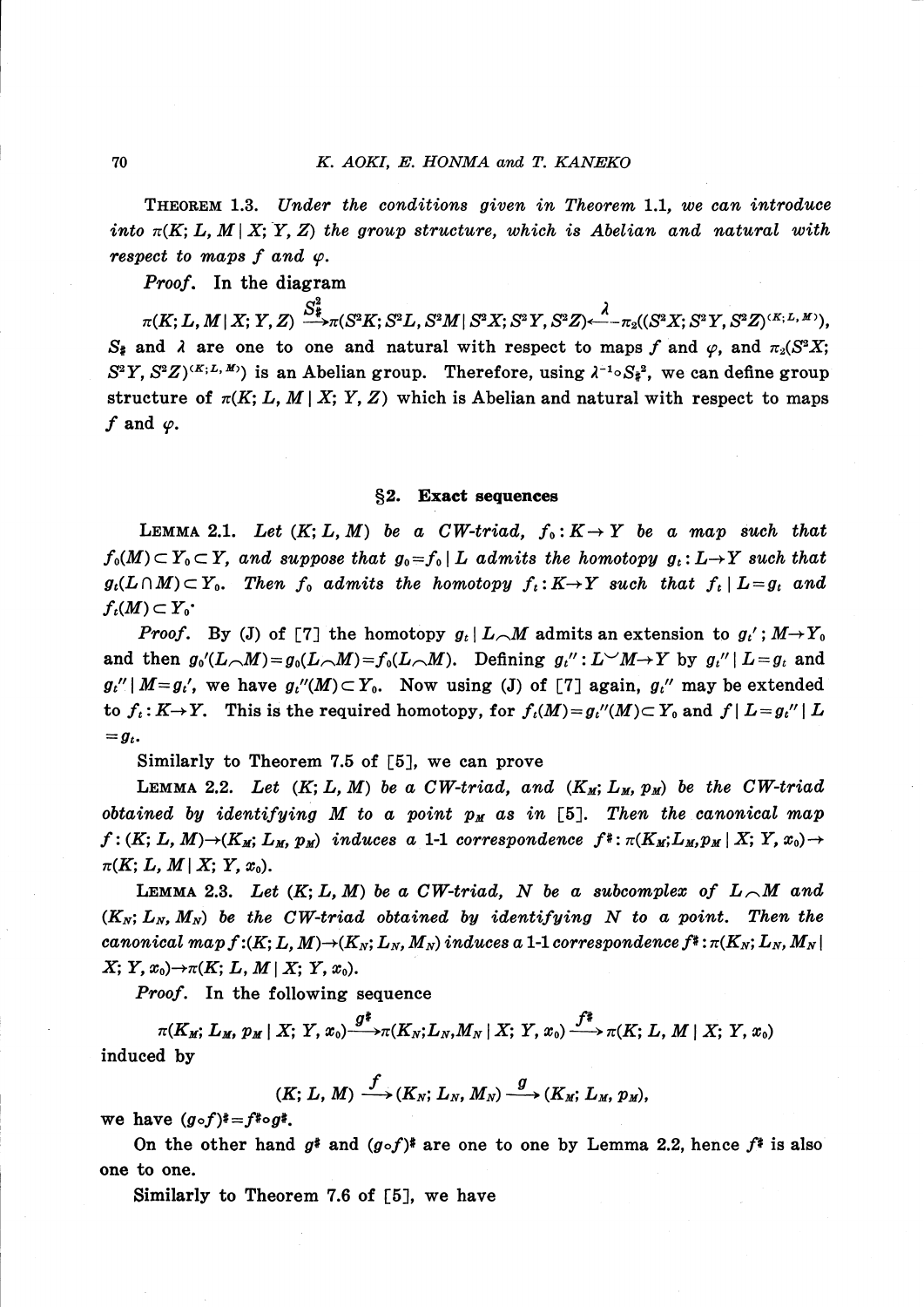LEMMA 2.4. (EXCISION LEMMA) Let  $(K;L, M)$  be a CW-triad and N be a subset of  $L_{\cal{A}}M$  such that  $(K-N;L-N, M-N)$  is a CW-triad. Then the inclusion map  $i:(K-N;L-N, M-N)\rightarrow(K;L, M)$  induces a 1-1 correspondence  $i:\pi(K;L, M|X;Y, x_{0})$  $\rightarrow \pi(K-N;L-N, M-N|X;Y, x_{0}).$ 

Using these lemmas the exact sequence of a pair given in [2] can be generalized to that of a triad as follows.

THEOREM 2.5. Let  $(K;L, M)$  be a CW-triad with a base point k such that  $L_{\sim}M$ is a CW-complex, and let  $X \supset Y \ni y_{0}.$  And suppose that  $X$  and  $Y$  are  $(n-1)$ - and  $(m-1)$ -connected respectively and that  $\dim K \leq 2n-2$ ,  $\dim L \leq 2m-2$ . Then the following sequence (I) is exact and natural with respect to maps  $f:(K;L,M)\rightarrow$  $(K^{\prime};L^{\prime}, M^{\prime})$  and  $\varphi:(X;Y, x_{0})\rightarrow(X^{\prime}, Y^{\prime}, x_{0}^{\prime}):$ 

$$
\pi(K; L, M \mid X; Y, x_0) \xrightarrow{j^*} \pi(K; L, k \mid X; Y, x_0) \xrightarrow{i^*} \pi(M; L \cap M, k \mid X; Y, x_0)
$$
\n
$$
\xrightarrow{\Delta} \pi(K; L, M \mid SX; SY, x_0) \xrightarrow{j^*} \cdots
$$

where  $i^*$  and  $j^*$  are induced by inclusions  $i:(M;L_{\sim}M, k)\rightarrow(K;L, k)$  and  $j:(K;L, k)$  $\rightarrow(K;L, M)$  respectively, and  $\Delta$  is defined as follows: let  $a\in[a]\in\pi(M;L_{\triangle}M, k]$  $X;Y, x_{0}$  and extend a to a map  $a^{\prime}$  :  $(K;L, M)\rightarrow(CX;CY, X)$  by Lemma 2.1, then the composition  $h\circ a^{\prime}$  :  $(K;L, M)\rightarrow(SX;SY, x_{0})$  represents  $\Delta([a])$ , where  $h:(CX;CY, X)$  $\rightarrow$  (SX; SY, x<sub>0</sub>) is the canonical map collapsing X to  $x_{0}$  as in [2].

*Proof.* The naturality and the relations  ${\rm Im} j\ast = {\rm Ker} i\ast$  and  ${\rm Im} i\ast \subset {\rm Ker}\,\varDelta$  are obvious. We prove the relation Im  $i\text{*}$   $\supset$  Ker  $\Delta$  at first. In the following diagram



the lower sequence is the exact sequence  $(3.1)_{1}$  of [6], where  $\psi$  and  $\varphi$  are carriers from  $(K, k;\{K, L, M\})$  to  $(X, x_{0};\{X, Y, \{x_{0}\}\})$  such that  $\psi(K)=X, \ \psi(L)=Y, \ \psi(M)=Y$ or X according to  $M\subset L$  or not,  $\varphi(K)=X, \varphi(L)=\{x_{0}\}$  or Y according to  $L\subset M$  or not,  $\varphi(M)=\{x_{0}\}.$  And  $\alpha$  is defined by  $\alpha([a])=[a\circ h]$  for  $[a]\in\pi(\varphi_{1}^{1})$  and  $\beta$  is a restriction.

Let  $[a]\in \text{Ker }\Delta$ , and extend  $a:(M, L_{\sim}M)\rightarrow(X, Y)$  to  $a^{\prime}:(K;L, M)\rightarrow(CX; CY, X)$ , then  $h \circ a^{\prime}$ :  $(K; L, M) \rightarrow (SX; SY, x_{0})$  represents  $\mathcal{A}[a]$ , i.e.,  $h \circ a^{\prime} \simeq 0$ . Denote  $a^{\prime}(p)$  by  $(b(p), s(p))$  for  $p\in K$ , and define  $Ta^{\prime}$ :  $(CK; CL, M)\rightarrow(CX; CY, X)$  by  $Ta^{\prime}(p, t)=(b(p),$  $s(p)+t-s(p)\cdot t$  where t and  $s(p)$  are the parameters of a cone. Then  $[h\circ Ta^{\prime}]\in \text{Ker}\,\beta$ in the preceding exact sequence, and accordingly there is a map  $f:(SK;SL, k) \rightarrow$  $(SX; SY, x_{0})$  such that  $[f\circ h]=[h\circ Ta^{\prime}]$ . There is a map  $g:(K; L, k)\rightarrow(X; Y, x_{0})$  such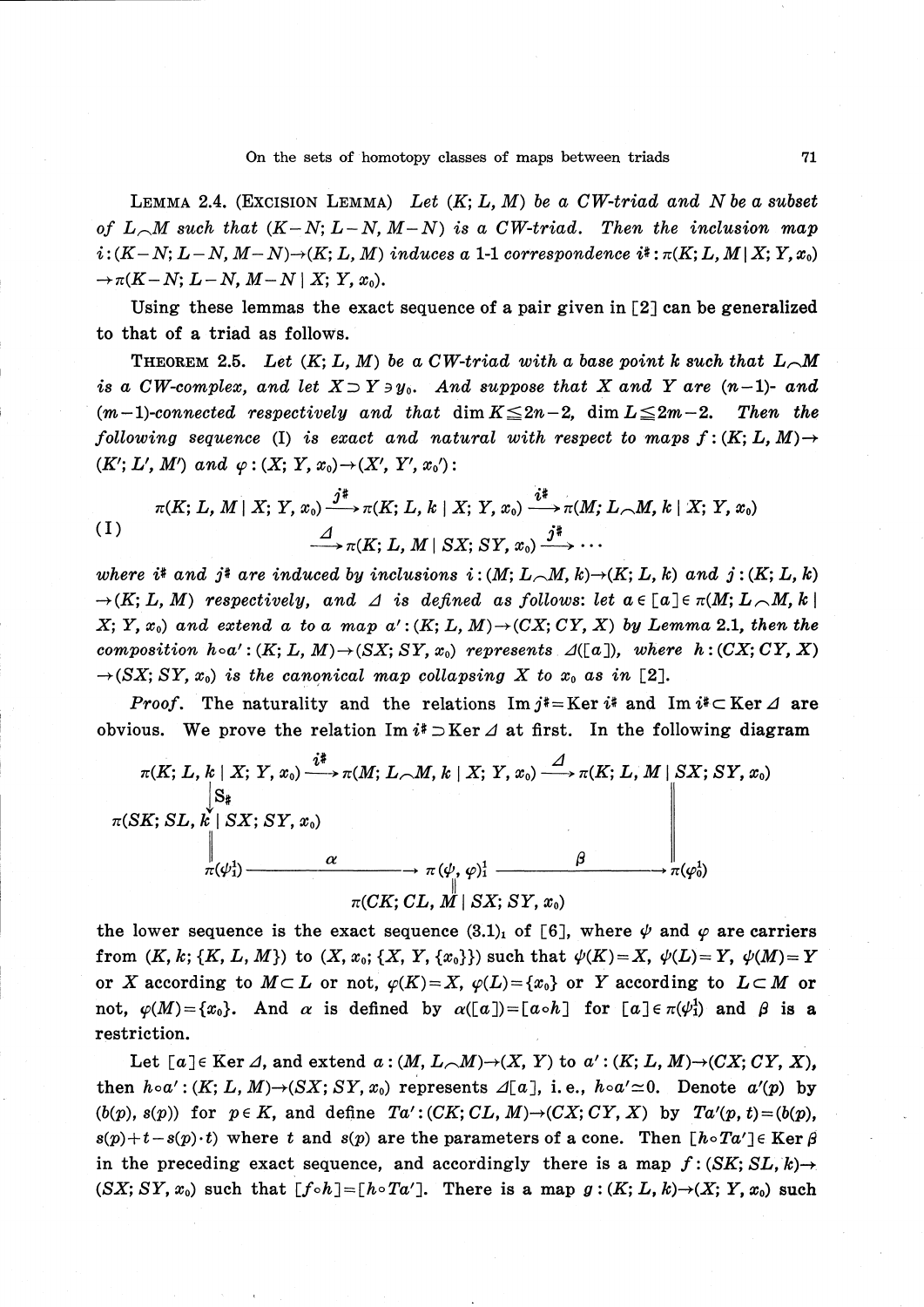that  $Sg\cong f$ , as  $S_{\sharp}$  is one to one. Thus we have  $(Sg)\circ h\simeq h\circ Ta^{\prime}$  as maps of  $(CK;CL,$ M) into  $(SX;SY, x_{0})$ , hence  $(Sg)\circ h|CM \simeq h\circ Ta^{\prime}|CM$  as maps of  $(CM; C(L_{\sim}M), M)$ into  $(SX;SY, x_{0})$ . Since  $h\circ Ta^{\prime}|CM=h\circ Ca=(Sa)\circ(h|CM)$ , we have  $S(g|M)\simeq Sa$  as maps of  $(SM; S(L_{\neg}M))$  into  $(SX, SY)$ . Hence  $g|M \simeq a$  as maps of  $(M, L_{\neg}M)$  into  $(X, Y)$ , and accordingly  $i\cdot [g]=[a]$ . Thus we have proved the relation Im  $i\cdot \infty$ Ker  $\Delta$ for the first part of (I), and the proof of the other parts are similar.

Now we can complete the proof by showing that  ${\rm Im}\,\Delta={\rm Ker}\,j\ddot*$  . Denoting  $N\times\epsilon$  by  $N_{\epsilon}$ , we consider the following diagram (\*) analogously to [5]:

$$
(\ast) \qquad \pi(M; L \sim M, k \mid X; Y, x_0) \xrightarrow{\mathcal{A}} \pi(K; L, M \mid SX; SY, x_0) \xrightarrow{\mathcal{I}^*} \pi(K; L, k \mid SX; SY, x_0)
$$
\n
$$
\uparrow q_2^*
$$
\n
$$
\pi(K_1 \vee M_0 \vee k_I; K_1 \vee (L \sim M_0 \vee k_I, K_1 \vee k_I | X; Y, x_0) \xrightarrow{\mathcal{A}_1} \pi(K_1; K_1 \vee L_I, K_1 \vee M_0 \vee k_I | SX; SY, x_0)
$$
\n
$$
\uparrow \pi(K_1 \vee M_0 \vee k_I; K_1 \vee (L \sim M_0 \vee k_I, K_1 \vee k_I | X; Y, x_0)
$$
\n
$$
\downarrow \downarrow \downarrow
$$
\n
$$
\uparrow \uparrow^*
$$
\n
$$
\uparrow \uparrow^*
$$
\n
$$
\pi(M; L \sim M, k \mid X; Y, x_0) \xrightarrow{\mathcal{A}_3} \pi(CM; C(L \sim M), M \mid SX; SY, x_0)
$$

where  $q_{1}: (K;L, M)\rightarrow(K_{I}; K_{1}^{\prime}\smile L_{I}, K_{1}^{\prime}\smile M_{0}^{\prime}\smile k_{I})$  and  $q_{2}: (M;L_{\sim}M, k)\rightarrow(K_{1}^{\prime}\smile M_{0}^{\prime}\smile k_{I};$  $K_{1}^{\omega}(L_{\sim}M_{0})\sigma_{k_{I}}, K_{1}^{\omega}(k_{I})$  are defined by  $q_{i}(x)=x\times 0$  for  $i=1,2, i_{1}:(K_{1}^{\omega}M_{I};K_{1}^{\omega}(L_{\sim}M)_{I},$  $K_{1}^{1}M_{0}^{1}W_{0}^{k}$   $\rightarrow$   $(K_{I}; K_{1}^{1}W_{I}, K_{1}^{1}W_{0}^{k}W_{I})$  is inclusion,  $r_{1}: (K_{1}^{1}M_{I}; K_{1}^{1}W_{I}, K_{1}^{1}W_{0}^{k}W_{I})$  $\rightarrow(CM;C(L_{\frown}M), M)$  and  $r_{2}: (K_{1}^{\prime} \sim M_{0}^{\prime} \sim k_{I}; K_{1}^{\prime} \sim (L_{\frown}M)_{0}^{\prime} \sim k_{I}, K_{1}^{\prime} \sim k_{I})\rightarrow(M;L_{\frown}M, k)$  are given by identification of  $K_{1}^{\searrow}k_{I}$  to  $k$ , and  $\varDelta_{1}$ ,  $\varDelta_{2}$ ,  $\varDelta_{3}$  are defined similarly to  $\varDelta$ . Then obviously Ker  $j^*$ =Im  $q_{1}\cdot q_{2}\cdot q_{3}\cdot s_{4}$  is an isomorphism by Lemma 2.4,  $i_{1}\cdot s_{1}\cdot s_{1}\cdot s_{1}\cdot s_{2}\cdot s_{1}$ morphism because  $(K_{1} M_{I}; K_{1} (L_{\neg M})_{I}, K_{1} M_{0} (L_{I})$  is the deformation retract of  $(K_{I}; K_{1}^{\prime} \vee L_{I}, K_{1}^{\prime} \vee M_{0}^{\prime} \vee k_{I}),$   $r_{1}\ast$  and  $r_{2}\ast$  are isomorphisms by Lemma 2.3. In the following diagram

$$
\pi(M; L \cap M, k \mid X; Y, x_0) \stackrel{\Delta}{\longrightarrow} \pi(CM; C(L \cap M), M \mid SX; SY, x_0) \n\downarrow S_*\n\pi(SM; S(L \cap M), k \mid SX; SY, x_0) \n\pi(\varphi_1^1) \stackrel{\gamma}{\longrightarrow} \pi(\psi_1^1) \stackrel{\alpha}{\longrightarrow} \pi(\psi, \varphi)_1^1 \stackrel{\beta}{\longrightarrow} \pi(\varphi_0^1)
$$

the lower sequence is the exact sequence  $(3.1)_{1}$  of [6], where  $\psi$  and  $\varphi$  are carriers from  $(M, k; \{M, L_{\sim}M\})$  to  $(X, x_{0};\{X, Y, \{x_{0}\}\})$  such that  $\psi(M)=X, \psi(L_{\sim}M)=Y,$  $\varphi(M)=\varphi(L_{\frown}M)=\{x_{0}\}.$  Here  $\alpha$  is an isomorphism as  $\pi(\psi_{1}^{1})=\pi(\psi_{0}^{1})=0$ , and  $S^*$  is an isomorphism also. On the other hand the diagram is commutative, because  $\alpha S_{\#}[a]$  $= [Sa\circ h]=[h\circ Ca]=\Delta_{3}[a]$ . Therefore  $\Delta_{3}$  is an isomorphism. The commutativity of each square of the diagram  $(*)$  is easily seen.

In the diagram (\*), for each  $[a]\in\pi(M;L_{\frown}M, k|X;Y, x_{0})$  there is  $[b]\in\pi(K_{1}^{\frown}M)$  $M_{0}^{\sigma}\gamma_{k_{I}}; K_{1}^{\sigma}\gamma_{L_{\sigma}}(L_{\sigma}M_{0})\gamma_{k_{I}}, K_{1}^{\sigma}\gamma_{k_{I}}|X; Y, x_{0}$  such that  $q_{2}\ast[b]=[a]$ . Then  $j\ast\Delta[a]=$  $j^*\mathcal{A}q_{2}^{\ast}[b]=j^{\ast}q_{1}^{\ast}\mathcal{A}_{1}[b]=0.$  Hence Im  $\mathcal{A}\subset$ Ker $j^{\ast}$ .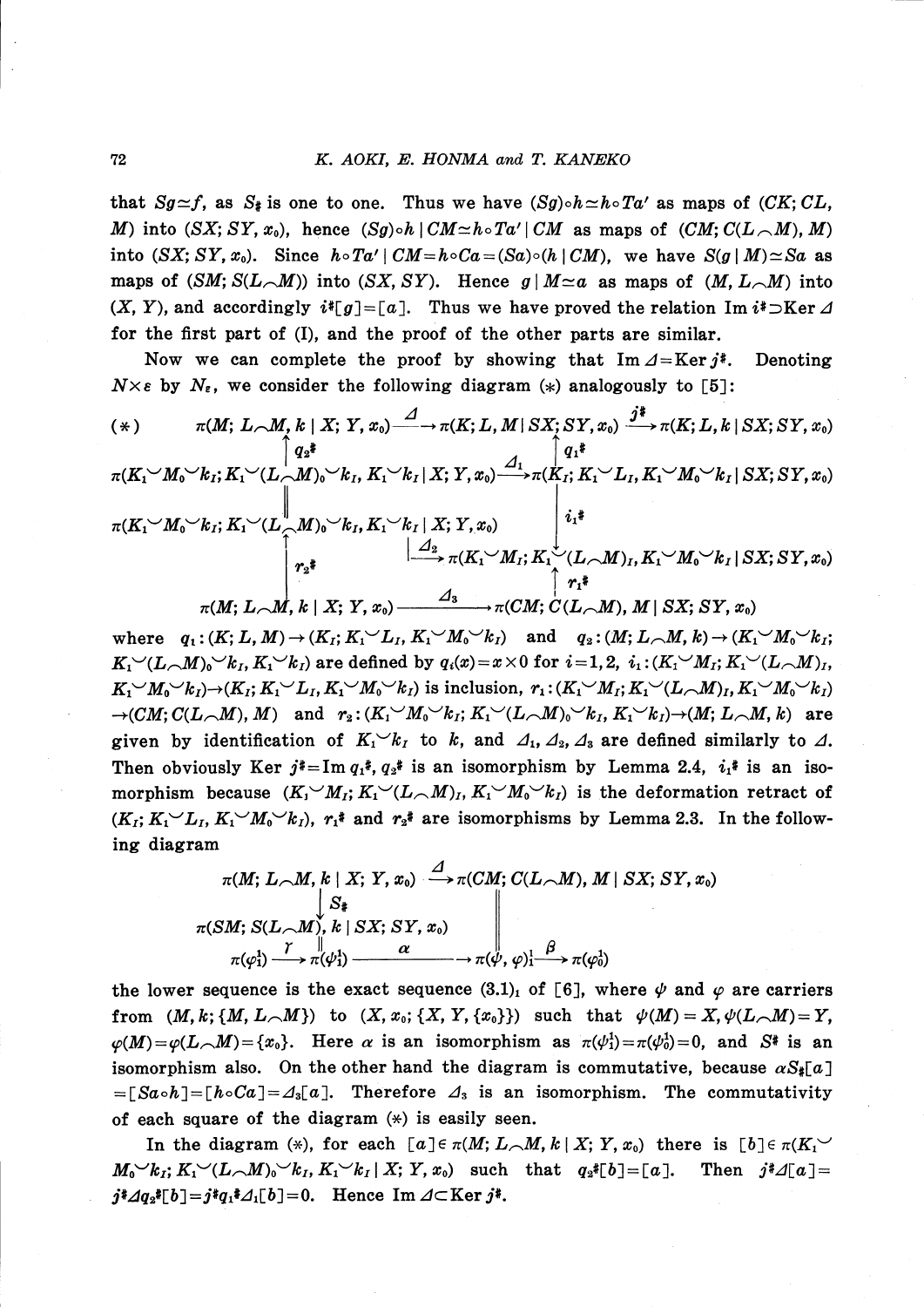Conversely for each  $[a]\in {\rm Ker}\, j*= {\rm Im} \, q_{1}\ast \text{ there is } [b]\in \pi(M;L_{\text{on}}M, k|X;Y, x_{0})$ such that  $q_{1}\ddot{*}i_{1}\ddot{*}^{-1}r_{1}\ddot{*}\Delta_{3}r_{2}\ddot{*}^{-1}q_{2}\ddot{*}^{-1}[b]=[a]$ . This formula may be reduced to  $\Delta[b]=[a]$ , and thus the last relation  ${\rm Im}\,\Delta\supset{\rm Ker}\,j^*$  is proved.

Now to generalize the homotopy sequence of a triad, we define a map  $h:(CC^{\prime}K;CK, C^{\prime}K)\rightarrow(CSK; k, SK)$  for CW-complex K by the following formulae:

 $h(y, t) = k$  for  $(y, t) \in CK, y \in K, t \in I$ ,

 $h(y, s)=(y, s)$  for  $(y, s)\in C^{\prime}K, y\in K, s\in I$ 

and  $h((y, s), t) = (h(y, s), t)$  for  $(y, s) \in C^{\prime}K$  and  $((y, s), t) \in CC^{\prime}K$ . Then the induced function

$$
h^* : \pi(CSK; k, SK \mid X; x_0, Z) \rightarrow \pi(CC'K; CK, C'K \mid X; x_0, Z)
$$

is natural with respect to maps  $f:K\rightarrow K^{\prime}$  and  $\varphi:(X, Z)\rightarrow(X^{\prime}, Z^{\prime}).$ 

THEOREM 2.6. Let  $(X; Y, Z)$  be a triad with a base point  $x_{0}$ , K be a CW-complex with a base point  $k.$  And suppose that  $X,$   $Y,$   $Z$  and  $\,Y{\sim}Z$  are  $(n-1){\cdot}connected$  and  $\dim K=N<2n-3$ . Then the following sequence (II) is exact and natural with respect to maps  $f: K\rightarrow K^{\prime}$  and  $\varphi:(X;Y, Z)\rightarrow(X^{\prime};Y^{\prime}, Z^{\prime})$ :

(II)  
\n
$$
\pi(CS^{m}K; S^{m}K, k \mid Y; Y \sim Z, x_{0}) \xrightarrow{i^{\frac{1}{4}}} \pi(CS^{m}K; S^{m}K, k \mid X; Z, x_{0})
$$
\n
$$
\xrightarrow{j_{\frac{1}{4}}} \pi(CC'S^{m-1}K; CS^{m-1}K, C'S^{m-1}K \mid X; Y, Z) \xrightarrow{d} \pi(CS^{m-1}K; S^{m-1}K, k \mid Y; Y \sim Z, x_{0})
$$
\n
$$
\xrightarrow{i_{\frac{1}{4}}} \cdots \xrightarrow{i_{\frac{1}{4}}} \pi(CK; K, k \mid X; Z, x_{0}),
$$

where  $m=2n-3-N$ , and  $i:(Y, Y_{\sim}(Z))\rightarrow(X, Z)$  and  $j:(X; x_{0}, Z)\rightarrow(X; Y, Z)$  are injections and  $\widetilde{j}_{\ddagger}=j_{\ddagger\circ}h^{\ddagger},$  and  $\varDelta$  is a restriction.

*Proof.* The naturality is obvious. Let  $\psi$ ,  $\varphi_{1}$  and  $\varphi_{2}$  be carriers from  $(K, k; \{K\})$ to  $(X, x; \{X, Y, Z\})$  such that  $\psi(K)=X, \varphi_{1}(K)=Y, \varphi_{2}(K)=Z$ . Let  $\theta=\varphi_{1\sim}\varphi_{2}$ , then  $(\psi, \varphi_{2})_{1}$  and  $(\varphi_{1}, \theta)_{1}$  are carriers from  $C(K, k;\{K\})$  to  $(X, x;\{X, Y, Z\})$  such that  $(\psi, \varphi_{2})_{1}(CK)=X, \ (\psi, \varphi_{2})_{1}(K)=Z, \ (\varphi_{1}, \theta)_{1}(CK)=Y, \ (\varphi_{1}, \theta)_{1}(K)=Y_{\sim}Z$ . Replacing  $\psi$  and  $\varphi$  by  $(\psi, \varphi_{2})_{1}$  and  $(\varphi_{1}, \theta)_{1}$  in the exact sequence  $(3.1)_{0}$  of [6], we have

$$
\pi((\psi, \varphi_2)_1, (\varphi_1, \theta)_1)_{m+1}^0 \xrightarrow{\beta} \pi(\varphi_1, \theta)_{m+1}^0 \xrightarrow{\gamma} \pi(\psi, \varphi_2)_{m+1}^0 \xrightarrow{\alpha} \pi((\psi, \varphi_2)_1, (\varphi_1, \theta)_1)_m^0
$$
\n
$$
\xrightarrow{\beta} \cdots \xrightarrow{\gamma} \pi(\psi, \varphi_2)_1^0.
$$
\nHere\n
$$
\pi((\psi, \varphi_2)_1, (\varphi_1, \theta)_1)_{r+1}^0 = \pi(CC'S^rK; CS^rK; CS^rK; C'S^rK | X; Y, Z),
$$
\n
$$
\pi(\varphi_1, \theta)_{r+1}^0 = \pi(C'S^rK; S^rK, k | Y; Y, Z, x_0),
$$
\n
$$
\pi(\psi, \varphi_2)_{r+1}^0 = \pi(C'S^rK; S^rK, k | X; Z, x_0)
$$

for  $r = 0, 1, 2, \dots$ , and obviously  $\gamma$  and  $\beta$  consist with  $i_{\#}$  and  $\Delta$  respectively. We now show that  $\alpha$  consists with  $\widetilde j_{\#}$ . For a map  $f\in\lbrack f]\in\pi(CS^{r}K;S^{r}K,$   $k\mid X;Z, x_{0}),$  we have  $\alpha[f]=[f\circ h]\in\pi(CC^{\prime}S^{r-1}K;CS^{r-1}K, C^{\prime}S^{r-1}K|X;Y, Z)$ . On the other hand,

$$
\widetilde{j}_{*}[f]=j_{*}h'[f]=j_{*}[f\circ h]\text{ where }[f\circ h]\in \pi (CC'S^{r-1}K; CS^{r-1}K; C'S^{r-1}K | X; x_0, Z) =[j\circ f\circ h]\in \pi (CC'S^{r-1}K; CS^{r-1}K; C'S^{r-1}K | X; Y, Z),
$$

hence we have  $\alpha[f]=\widetilde{j}_*[f].$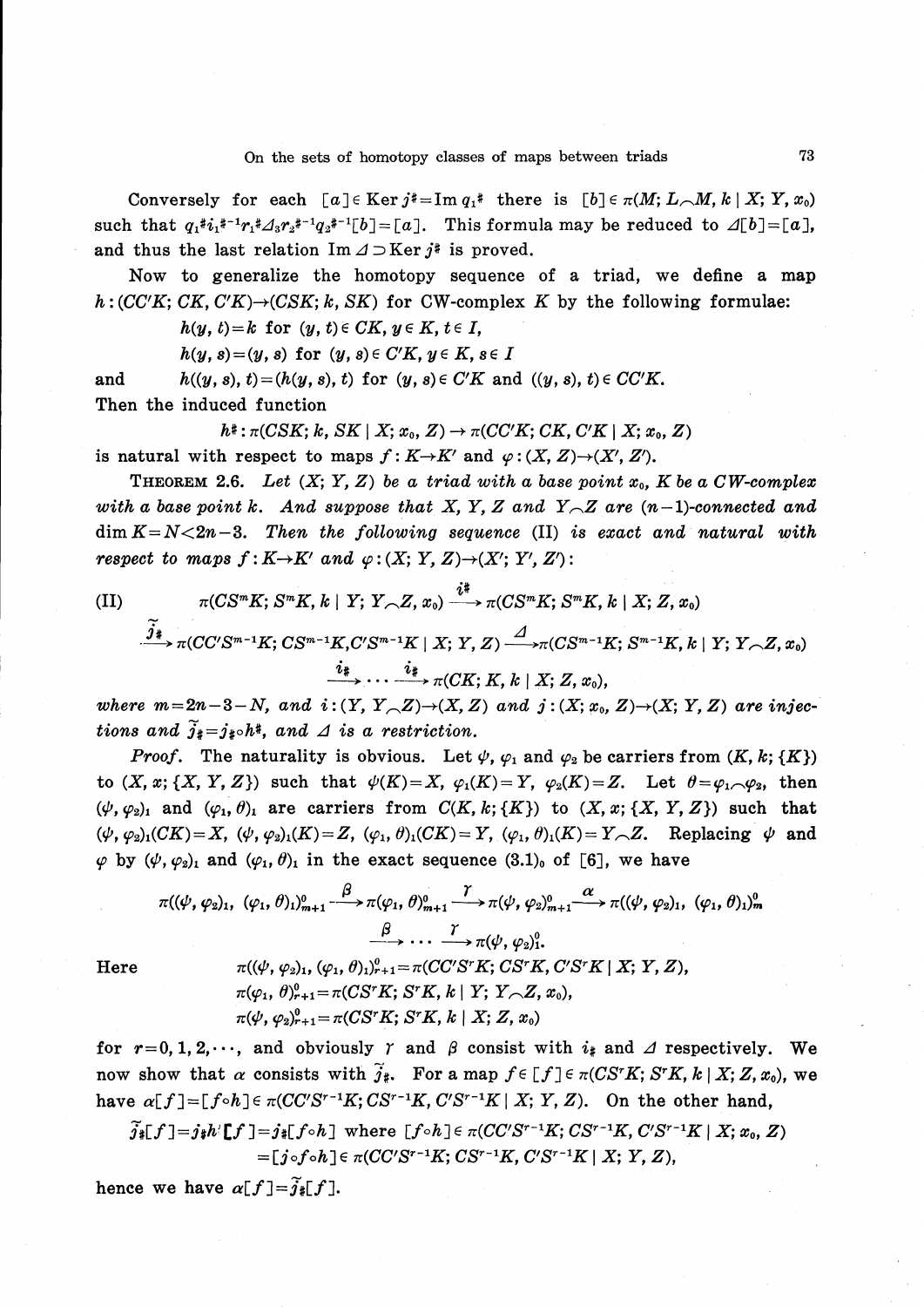Thus the exactness is an immediate consequence of  $(3.1)_{0}$  of [6].

REMARK. In Theorem 2.5 and Theorem 2.6, we can exclude the conditions about connectedness and dimension, if we weaken the meaning of exactness as in [6], i.e., a sequence is said to be exact when the inverse image of the distinguished element at any stage is the image of the preceding map.

# \S 3. Fibring

In this section we generalize Proposition 1 in Chapter II of  $\lceil 4 \rceil$  and get an exact sequence.

THEOREM 3.1. Let  $(X, p, Y)$  be a fibre space given in [3], and let  $Y_{0} \subset Y, X_{0}$  $p^{-1}(Y_{0}), p(x_{0})=y_{0}$ . Then for any contractible finite complex K and its subcomplex  $L, p:(X; X_{0}, x_{0})\rightarrow(Y; Y_{0}, y_{0})$  induces a 1-1 correspondence  $p_{\sharp}:\pi(K;L, k)$  $X; \, X_{0}, \, x_{0} ) {\rightarrow} \pi(K; \, L, \, k\mid Y; \, Y_{0}, \, y_{0}).$ 

*Proof.* 1°. Put  $g\in[g]\in\pi(K;L, k\mid Y; Y_{0}, y_{0})$ . Define  $f_{0}: k\rightarrow X$  by  $f_{0}(k)=x_{0}$ . Then g is an extension of  $p\circ f_{0}$ . By Proposition 1 in Chapter II of [3],  $f_{0}$  may be extended to  $f:K\rightarrow X$  such that  $p\circ f=g$ . Then  $f(L)\in X_{0}$  because  $pf(L)=g(L)\subset Y_{0}$ , hence  $[f]$  $\epsilon \pi(K;L, k|X;X_{0}, x_{0})$ . We have  $p_{*}[f]=[g]$ , and thus  $p_{*}$  is onto.

2°. Let  $f^{\prime}\in[f^{\prime}]\in\pi(K;L, k|X; X_{0}, x_{0}),$  and suppose that  $p\circ f^{\prime}\simeq 0$  as maps of  $(K;L, k)$  into  $(Y;Y_{0}, y_{0})$ , and denote the homotopy by  $g:(K\times I; L\times I, k\times I)\rightarrow(Y;Y_{0}, y_{0}).$ Define  $f_{0}: K\times 0^{\sim}k\times I\rightarrow X$  by  $f_{0}(p, 0)=f^{\prime}(p)$  for  $p\in K$  and by  $f_{0}(k, t)=x_{0}$  for  $t\in I$ , then g is the extension of  $p\circ f_{0} : K\times 0^{\infty}k\times I\rightarrow Y$ . Hence, by Proposition 1 in Chapter II of [3],  $f_{0}$  may be extended to  $f:K\times I\rightarrow X$  such that  $p\circ f=g$ . Then  $f(L\times I)\subset X_{0}$ because  $pf(L\times I)=g(L\times I)\subset Y_{0}$ , and  $f(K\times 1)\subset X_{0}$  because  $pf(K\times 1)=g(K\times 1)\subset Y_{0}$ . Thus defining  $f^{\prime\prime}: K \rightarrow X$  by  $f^{\prime\prime}(x)=f(x, 1)$ , we have  $f^{\prime\prime}(K) \subset X_{0}$ . Since K is contractible, we have  $[f^{\prime\prime}]=0$  in  $\pi(K;L, k | X; X_{0}, x_{0})$ . On the other hand  $f^{\prime} \simeq f^{\prime\prime}$ , therefore  $[f^{\prime}]=0$ . Hence  $p_{\sharp}$  is one to one.

REMARK. 1<sup>o</sup>. In this theorem if  $\pi(K;L, k | X; X_{0}, x_{0})$  and  $\pi(K;L, k | Y; Y_{0}, y_{0})$ have the group structure defined in Theorem 1.3,  $p_*$  is an isomorphism.

2<sup>o</sup>. Letting  $Y_{0}=y_{0}$  in this theorem,  $p_{\ddagger}:\pi(K;L, k|X;F, x_{0})\rightarrow\pi(K;L, k|Y; y_{0}, y_{0})$ is one to one, where  $F=p^{-1}(y_{0}).$ 

THEOREM 3.2. Let  $(X, p, Y)$  be a fibre space given in [3], and let  $(X; X_{1}, X_{2})$ and  $(Y; Y_{1}, Y_{2})$  be triads such that  $p^{-1}(Y_{1})=X_{1}$ ,  $p^{-1}(Y_{2})=X_{2}$  and  $p(x_{0})=y_{0}$ . Suppose that X,  $X_{1}, X_{2}, X_{1\sim}X_{2}, Y, Y_{1}, Y_{2}$  and  $Y_{1\sim}Y_{2}$  are  $(n-1)$ -connected. Then the projection  $p:(X; X_{1}, X_{2})\rightarrow(Y; Y_{1}, Y_{2})$  induces an isomorphism

 $p_{\ddagger}: \pi(CC^{\prime}K;CK, C^{\prime}K|X;X_{1}, X_{2})\rightarrow\pi(CC^{\prime}K;CK, C^{\prime}K|Y;Y_{1\chi}|Y_{2})$ 

for every finite complex K such that  $\dim K \leq 2n-4$ .

Proof. In the following diagram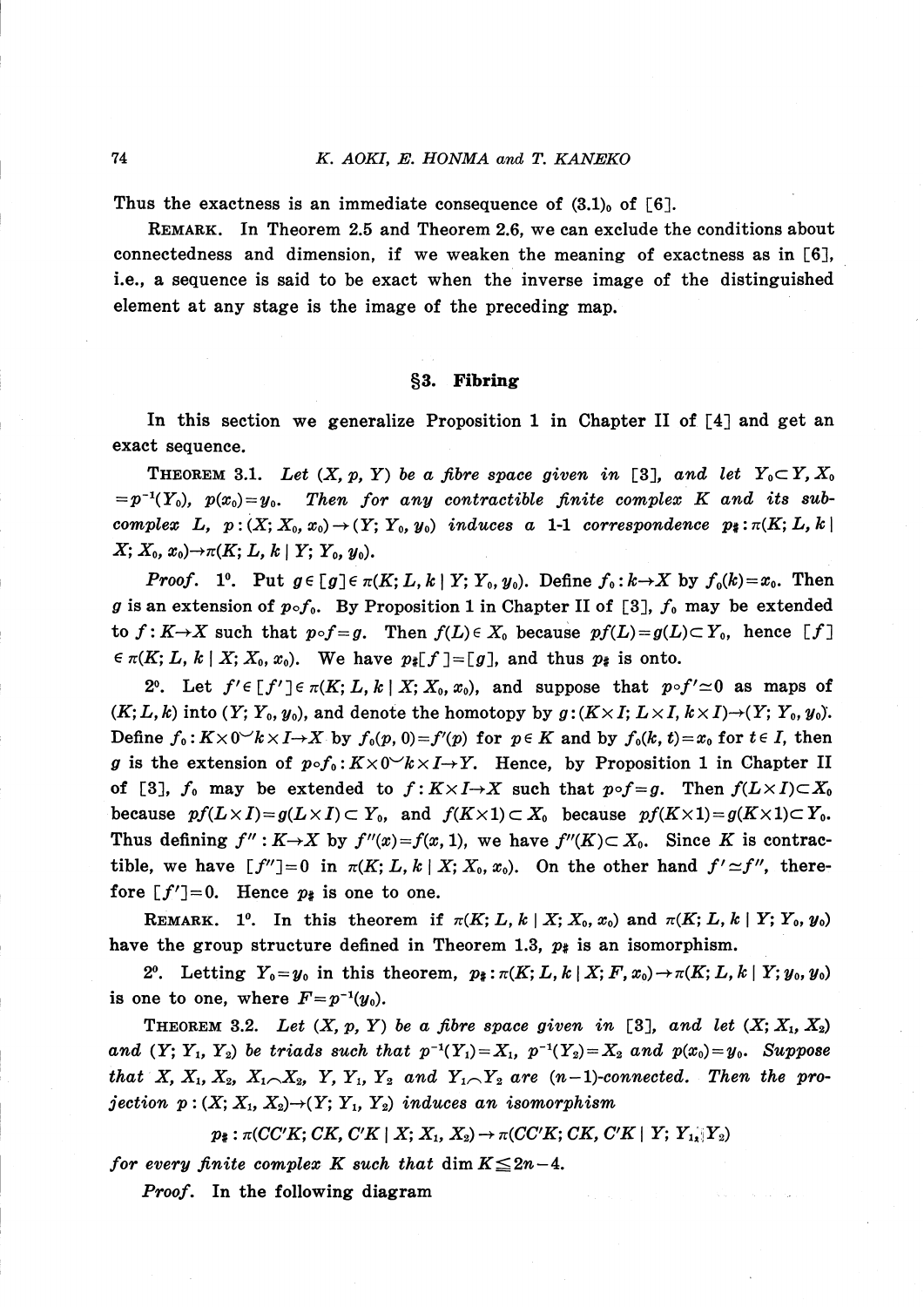On the sets of homotopy classes of maps between triads 75

$$
\begin{cases}\n\pi(CSK; SK, k \mid X_1; X_1 \sim X_2, x_0) \xrightarrow{\hat{i}^*} \pi(CSK; SK, k \mid X; X_2, x_0) \xrightarrow{\hat{j}^*} \\
\downarrow p^{*(1)} \\
\pi(CSK; SK, k \mid Y_1; Y_1 \sim Y_2, y_0) \xrightarrow{\hat{i}^*} \pi(CSK; SK, k \mid Y; Y_2, y_0) \xrightarrow{\hat{j}^*} \\
\pi(CCK; CK, C'K \mid X; X_1, X_2) \xrightarrow{\hat{A}} \pi(CK; K, k \mid X_1; X_1 \sim X_2, x_0) \xrightarrow{\hat{i}^*} \\
\downarrow p^* \\
\pi(CCK; CK, C'K \mid Y; Y_1, Y_2) \xrightarrow{\hat{A}} \pi(CK; K, k \mid Y_1; Y_1 \sim Y_2, y_0) \xrightarrow{\hat{i}^*} \\
\pi(CK; K, k \mid X; X_2, x_0) \\
\downarrow p^{*(4)} \\
\pi(CK; K, k \mid Y; Y_2, y_0)\n\end{cases}
$$

upper and lower sequences are exact and natural with respect to the projection  $p$ . Moreover  $p_{\sharp}^{(1)}, p_{\sharp}^{(2)}, p_{\sharp}^{(3)}$  and  $p_{\sharp}^{(4)}$  are isomorphisms by Remark of Theorem 3.1, thus  $p_{\sharp}$  is also an isomorphism by the five lemma.

LEMMA 3.3.  $h^*: \pi(CSK; k, SK | X; x_{0}, Z)\rightarrow\pi(CC^{\prime}K; CK, C^{\prime}K | X; x_{0}, Z)$  given in Theorem 2.6 is one to one.

*Proof.* 1°. For each  $a\in[a]\in\pi(CC^{\prime}K;CK, C^{\prime}K\mid X;x_{0}, Z)$ , define  $b:(CSK;k, SK)$  $\rightarrow (X; x_{0}, Z)$  by  $b(k)=x_{0}$  and  $b(p)=ah^{-1}(p)$  for  $p\in CSK-k$ . Then, if  $p\in CK$  we have  $bh(p)=b(k)=x_{0}=a(p)$ , if  $p\notin CK$  we have  $bh(p)=ah^{-1}h(p)=a(p)$ , and thus in either case we have  $b \circ h=a$ . This means  $h^{*}[b] = [a]$ , that is  $h^{*}$  is onto.

2<sup>o</sup>. Let  $b\in[b]\in\pi(CSK; k, SK\mid X; x_{0}, Z)$ , and suppose that  $b\circ h\simeq 0$  as maps of  $(CC^{\prime}K;CK, C^{\prime}K)$  into  $(X; x_{0}, Z)$ . Let  $F:(CC^{\prime}K\times I;CK\times I, C^{\prime}K\times I)\rightarrow(X; x_{0}, Z)$  be the homotopy between  $b\circ h$  and 0. Defining  $G:(CSK\times I; k\times I, SK\times I)\rightarrow (X; x_{0}, Z)$  by  $G(k, t)=x_{0}$  and  $G(p, t)=F(h^{-1}(p), t)$  for  $p\in CSK-k$ , we can see that G is a homotopy between  $b$  and  $0$  as follows:

$$
G(k, 0) = x_0 = b(k),
$$
  
\n
$$
G(p, 0) = F(h^{-1}(p), 0) = bh(h^{-1}(p)) = b(p) \text{ for } p \in CSK - k,
$$
  
\n
$$
G(k, 1) = x_0,
$$

 $sG(p, 1)=F(h^{-1}(p), 1)=x_{0}$  for  $p\in CSK-k$ .

Thus  $[b]=0$ , consequently  $h^*$  is one to one.

Using the 1-1 correspondences  $p_{\sharp}$  and  $h^*$  given in Theorem 3.1 and Lemma 3.3, we can transform the exact sequence (II) given in Theorem 2.6, as follows:

THEOREM 3.4. Let  $(X, p, Y)$  be a fibre space given in [3], F be its fibre, and  $K$  be a finite complex. And suppose that  $X$ ,  $Y$  and  $F$  are  $(n-1)$ -connected and  $\dim K=N\hspace{-0.05cm}<\hspace{-0.05cm} 2n-3.$  Then the following sequence is exact, where  $\overline{j}_{\#}$  =  $p_{\#} \circ h^{\ast -1}\circ \widetilde{j}_{\#}$ ,  $\overline{\Delta}= \Delta\circ h\dot{*}\circ p_{\ddot{z}}^{-1}$  and  $m=2n-3-N$ :

$$
\pi(CS^mK, S^mK \mid F, x_0) \xrightarrow{\hat{i}_{\#}} \pi(CS^mK, S^mK \mid X, x_0) \xrightarrow{\overline{\hat{j}_{\#}}} \pi(CS^mK, S^mK \mid Y, y_0)
$$
  

$$
\xrightarrow{\overline{A}} \pi(CS^{m-1}K, S^{m-1}K \mid F, x_0) \xrightarrow{\hat{i}_{\#}} \cdots \xrightarrow{\overline{\hat{j}_{\#}}} \pi(CK, K \mid Y, y_0).
$$